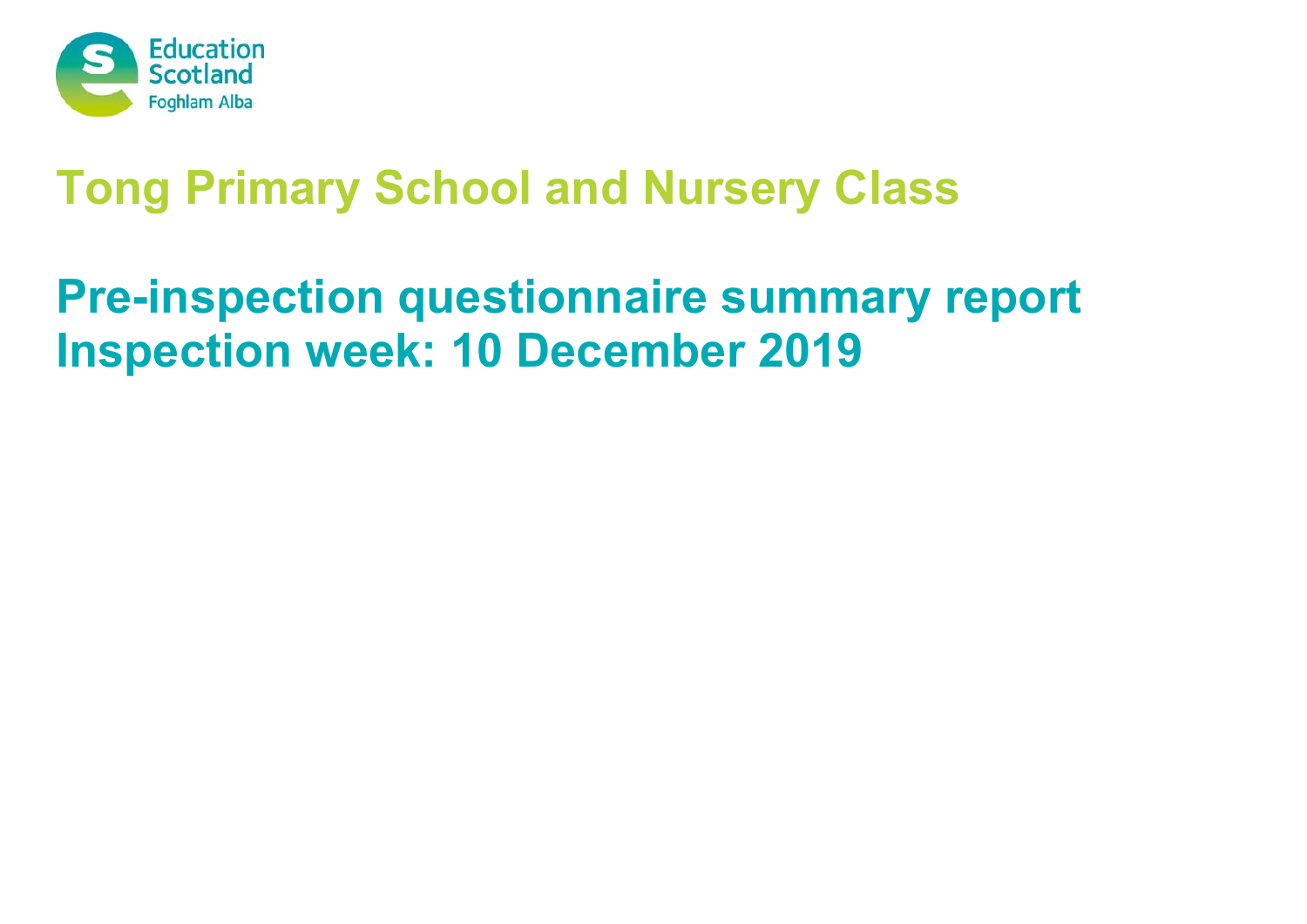## **Questionnaire for children in primary stages (01)**

### **01 Your experience by percentage (sharing)**

| Q<br>No.        | <b>Question</b>                                                                                                      | <b>Response</b><br>Count | <b>Agree</b><br>$\%$ | <b>Disagree</b><br>℅ | Don't<br>know % | Didn't<br>answer % |
|-----------------|----------------------------------------------------------------------------------------------------------------------|--------------------------|----------------------|----------------------|-----------------|--------------------|
| 4               | feel safe when I am at school.                                                                                       | 39                       | 87.18                | 5.13                 | 7.69            | 0                  |
| 5               | My school helps me to feel safe.                                                                                     | 39                       | 89.74                | 2.56                 | 7.69            | $\overline{0}$     |
| 6               | I have someone in my school I can speak to if I am upset or worried about<br>something.                              | 39                       | 89.74                | 0                    | 10.26           | $\overline{0}$     |
| 7               | Staff treat me fairly and with respect.                                                                              | 39                       | 76.92                | 5.13                 | 17.95           | $\overline{0}$     |
| 8               | Other children treat me fairly and with respect.                                                                     | 39                       | 64.1                 | 7.69                 | 23.08           | 5.13               |
| 9               | My school helps me to understand and respect other people.                                                           | 39                       | 94.87                | $\overline{0}$       | 5.13            | 0                  |
| 10 <sup>°</sup> | My school is helping me to become confident.                                                                         | 39                       | 71.79                | 10.26                | 17.95           | $\overline{0}$     |
| 11              | My school teaches me how to lead a healthy lifestyle.                                                                | 39                       | 94.87                | 2.56                 | 2.56            | 0                  |
| 12 <sub>2</sub> | There are lots of chances at my school for me to get regular exercise.                                               | 39                       | 89.74                | 2.56                 | 7.69            | $\mathbf 0$        |
| 13              | My school offers me the opportunity to take part in activities in school beyond the<br>classroom and timetabled day. | 39                       | 87.18                | 2.56                 | 10.26           | $\mathbf 0$        |
| 14              | I have the opportunity to discuss my achievements outwith school with an adult in<br>school who knows me well.       | 39                       | 74.36                | 2.56                 | 23.08           | $\mathbf 0$        |
| 15              | My school listens to my views.                                                                                       | 39                       | 71.79                | 5.13                 | 23.08           | $\overline{0}$     |
| 16              | My school takes my views into account.                                                                               | 39                       | 58.97                | 7.69                 | 33.33           | $\boldsymbol{0}$   |
| 17              | I feel comfortable approaching staff with questions or suggestions.                                                  | 39                       | 71.79                | 5.13                 | 23.08           | $\mathbf 0$        |
| 18              | Staff help me to understand how I am progressing in my school work.                                                  | 39                       | 84.62                | $\overline{0}$       | 12.82           | 2.56               |
| 19              | My homework helps me to understand and improve my work in school.                                                    | 39                       | 82.05                | 10.26                | 7.69            | $\mathbf 0$        |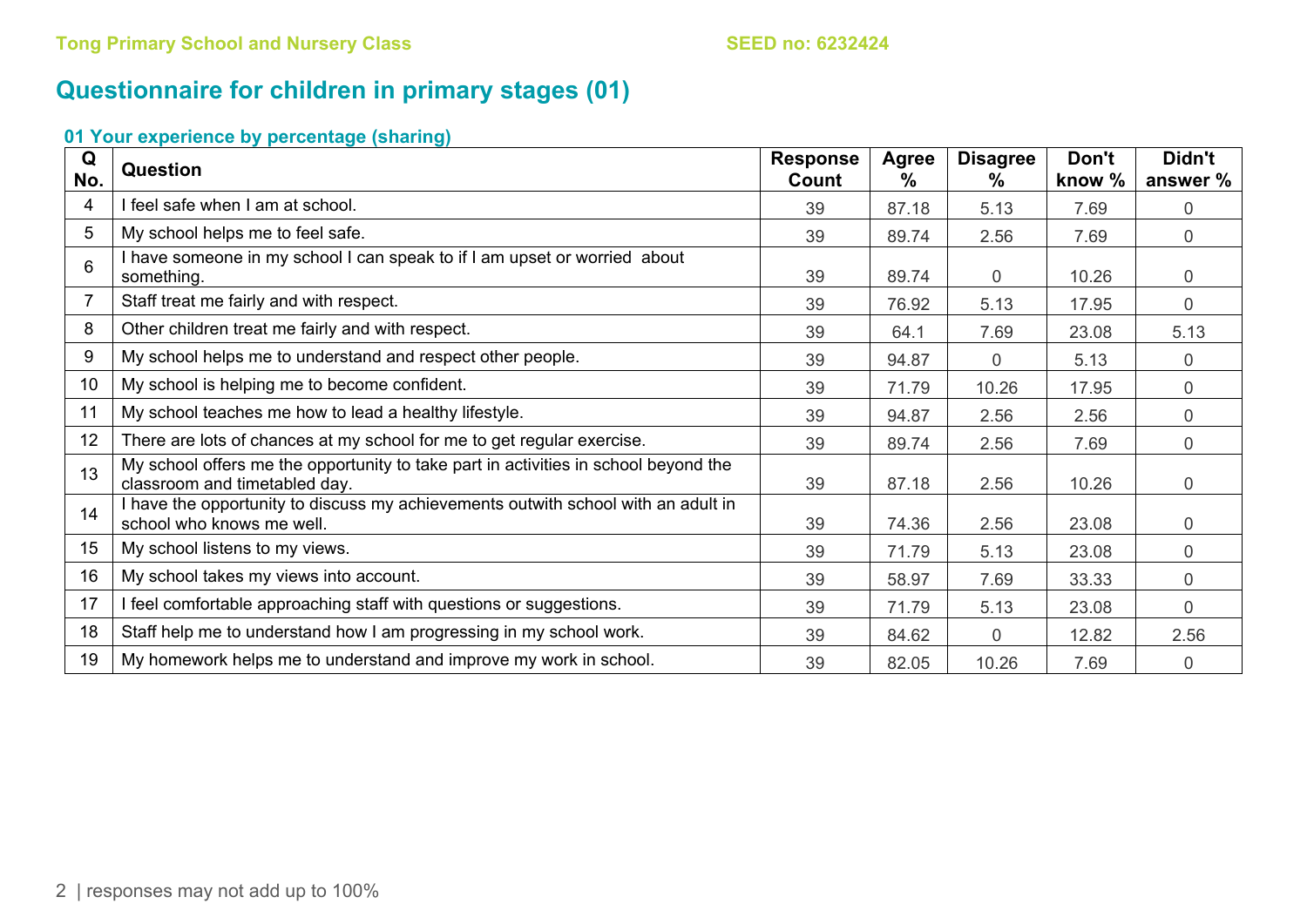### **01 Your experience by percentage chart (sharing)**



3 | responses may not add up to 100%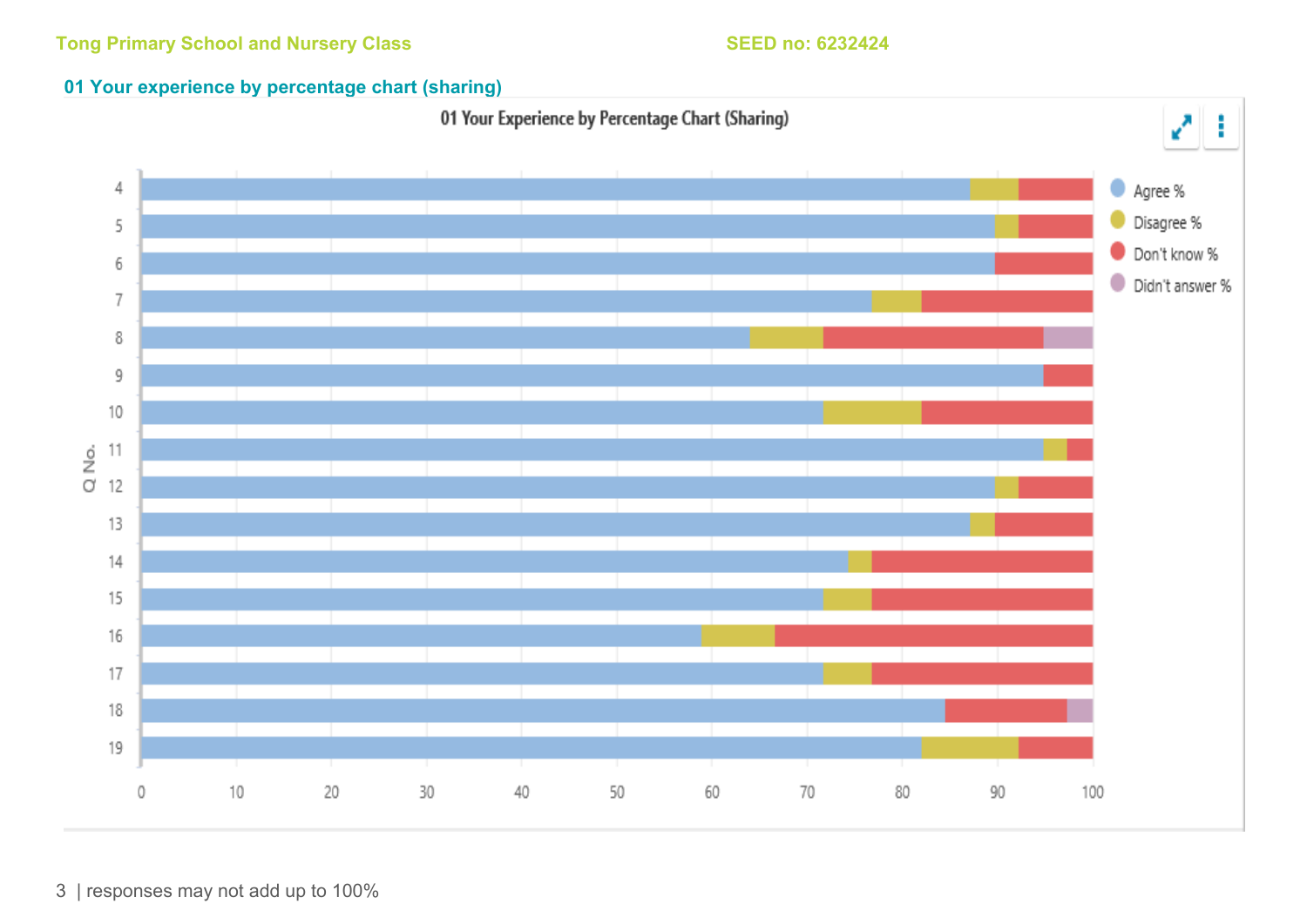### **01 Your experience by percentage 2 (sharing)**

| Q<br>No. | <b>Question</b>                                                    | <b>Response</b><br>Count | All of the<br>time % | Some of the<br>time % | Not very<br>often % | Don't<br>know % | Didn't<br>answer % |
|----------|--------------------------------------------------------------------|--------------------------|----------------------|-----------------------|---------------------|-----------------|--------------------|
| 20       | Other children behave well.                                        | 39                       | 7.69                 | 71.79                 | 15.38               | 5.13            |                    |
| 21       | My teachers ask me about what things I want to<br>learn in school. | 39                       | 43.59                | 43.59                 | 2.56                | 10.26           |                    |
| 22       | l enjoy learning at school.                                        | 39                       | 30.77                | 51.28                 | 12.82               | 5.13            |                    |
| 23       | I feel that my work in school is hard enough.                      | 39                       | 48.72                | 38.46                 | 7.69                | 5.13            |                    |
| 24       | I know who to ask to get help if I find my work<br>too hard.       | 39                       | 82.05                | 17.95                 | 0                   | $\overline{0}$  |                    |
| 25       | I am encouraged by staff to do the best I can.                     | 39                       | 79.49                | 15.38                 | 2.56                | 2.56            |                    |
| 26       | I am happy with the quality of teaching in my<br>school.           | 39                       | 74.36                | 15.38                 | $\Omega$            | 7.69            | 2.56               |



4 | responses may not add up to 100%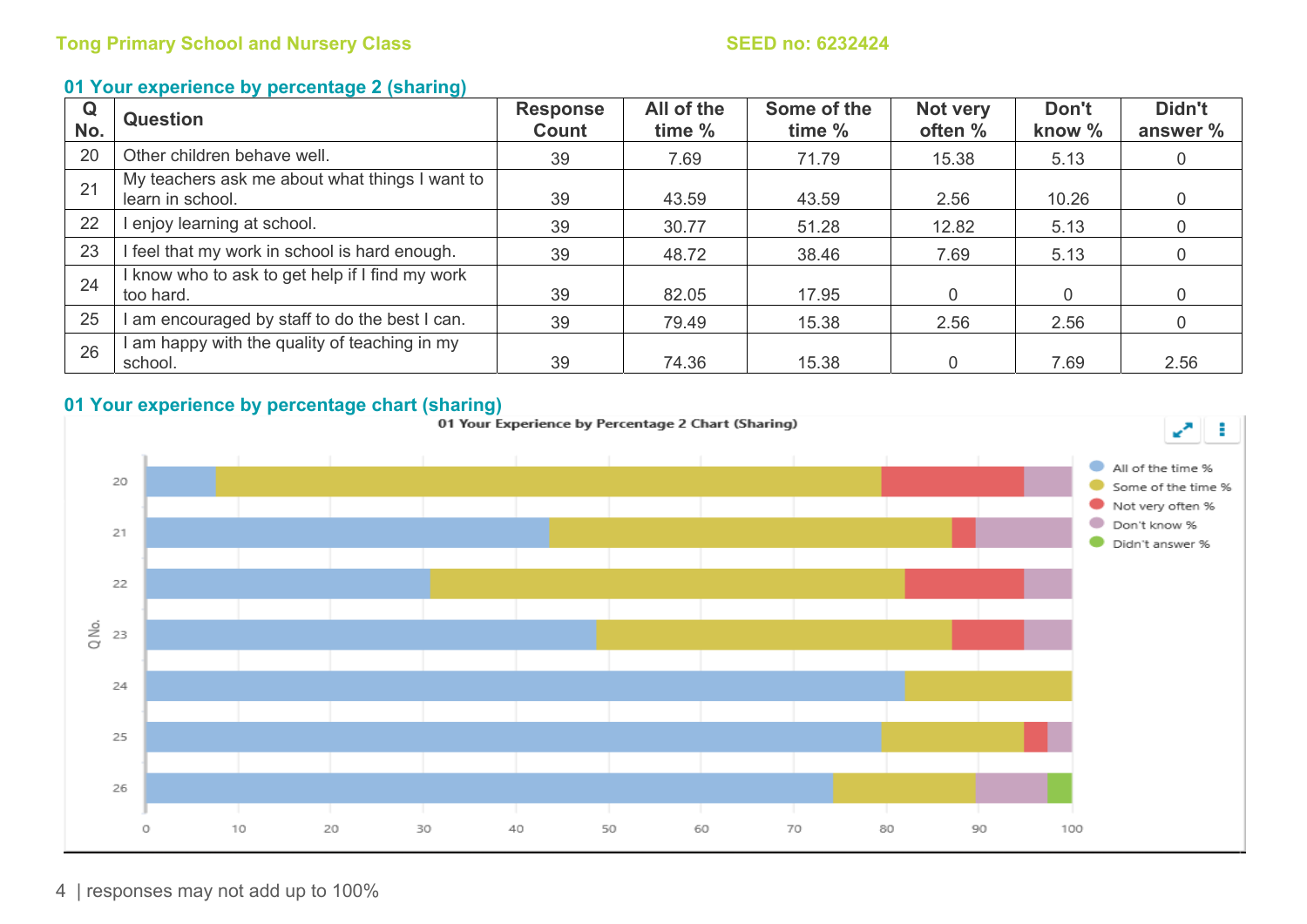### **Tong Primary School and Nursery Class SEED no: 6232424 SEED no: 6232424**

### **01 Your experience by percentage (sharing) bullying**

| No.    | <b>Question</b>                         | <b>Response</b><br>Count | Agree  <br>7٥ | <b>Disagree</b><br>$\frac{0}{0}$ | <b>Never</b><br>experienced % | Didn't<br>answer % |
|--------|-----------------------------------------|--------------------------|---------------|----------------------------------|-------------------------------|--------------------|
| $\sim$ | My school deals well with any bullying. | 39                       | 28.21         | ∪. ⊥∪                            | 66.67                         |                    |

### **01 Your experience by percentage chart (sharing) bullying**

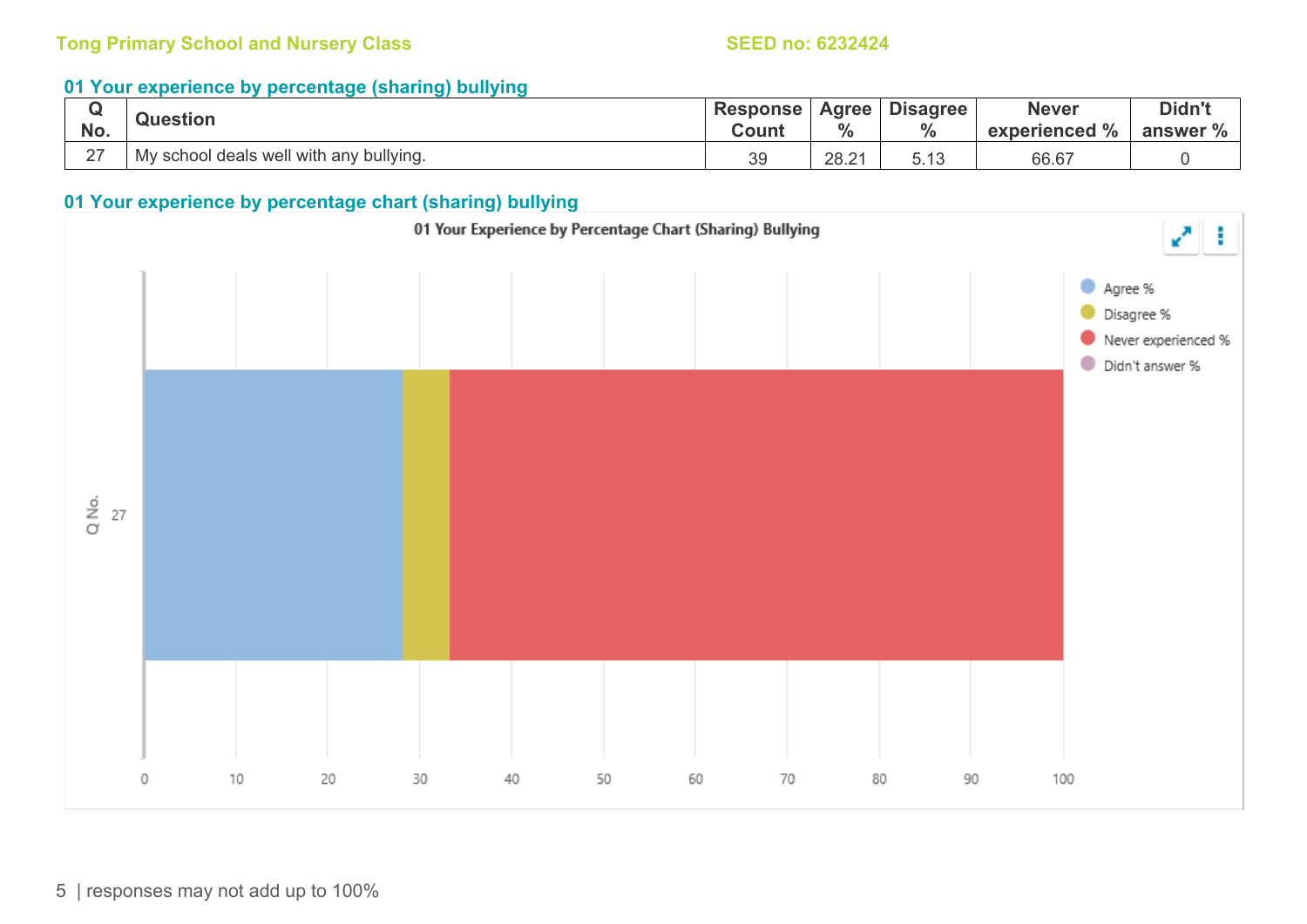# **Questionnaire for parents/carers of children in primary stages (04)**

### **04 Your experience by percentage (sharing)**

| Q<br>No.       | Question                                                                                                                                       | <b>Response</b><br>Count | <b>Strongly</b><br>agree % | <b>Agree</b><br>$\%$ | <b>Disagree</b><br>$\%$ | <b>Strongly</b><br>disagree<br>% | Don't<br>know<br>$\frac{0}{0}$ | Didn't<br>answer<br>$\frac{9}{6}$ |
|----------------|------------------------------------------------------------------------------------------------------------------------------------------------|--------------------------|----------------------------|----------------------|-------------------------|----------------------------------|--------------------------------|-----------------------------------|
| $\overline{4}$ | My child likes being at this school.                                                                                                           | 25                       | 72                         | 24                   | $\overline{0}$          | $\overline{0}$                   | $\overline{4}$                 | $\overline{0}$                    |
| 5              | Staff treat my child fairly and with respect.                                                                                                  | 25                       | 76                         | 20                   | $\mathbf 0$             | $\boldsymbol{0}$                 | $\overline{4}$                 | $\overline{0}$                    |
| 6              | I feel that my child is safe at the school.                                                                                                    | 25                       | 72                         | 24                   | $\overline{0}$          | $\mathbf 0$                      | $\overline{4}$                 | $\overline{0}$                    |
| $\overline{7}$ | The school helps my child to feel confident.                                                                                                   | 25                       | 80                         | 16                   | $\overline{0}$          | $\overline{0}$                   | 4                              | 0                                 |
| 8              | I feel staff really know my child as an individual.                                                                                            | 25                       | 76                         | 20                   | $\mathbf 0$             | $\overline{0}$                   | $\overline{4}$                 | $\overline{0}$                    |
| 9              | My child finds their learning activities hard enough.                                                                                          | 25                       | 44                         | 48                   | $\mathbf 0$             | $\overline{0}$                   | 8                              | $\overline{0}$                    |
| 10             | My child receives the help he/she needs to do well.                                                                                            | 25                       | 60                         | 36                   | $\mathbf 0$             | $\mathsf{O}\xspace$              | $\overline{4}$                 | $\mathsf{O}\xspace$               |
| 11             | My child is encouraged by the school to be healthy and take<br>regular exercise.                                                               | 25                       | 48                         | 48                   | $\boldsymbol{0}$        | $\overline{0}$                   | 4                              | 0                                 |
| 12             | The school supports my child's emotional wellbeing.                                                                                            | 25                       | 64                         | 32                   | $\mathbf 0$             | $\overline{0}$                   | $\overline{4}$                 | $\overline{0}$                    |
| 13             | My child is making good progress at the school.                                                                                                | 25                       | 64                         | 32                   | $\mathbf 0$             | $\overline{0}$                   | $\overline{4}$                 | $\overline{0}$                    |
| 14             | I receive helpful, regular feedback about how my child is<br>learning and developing e.g. informal feedback, reports and<br>learning profiles. | 25                       | 52                         | 40                   | 4                       | $\overline{0}$                   | 4                              | $\overline{0}$                    |
| 15             | The information I receive about how my child is doing reaches<br>me at the right time.                                                         | 25                       | 52                         | 40                   | 4                       | $\boldsymbol{0}$                 | $\overline{4}$                 | 0                                 |
| 16             | I understand how my child's progress is assessed.                                                                                              | 25                       | 40                         | 52                   | 4                       | 0                                | $\overline{4}$                 | 0                                 |
| 17             | The school gives me advice on how to support my child's<br>learning at home.                                                                   | 25                       | 52                         | 40                   | 4                       | $\boldsymbol{0}$                 | $\overline{4}$                 | 0                                 |
| 18             | The school organises activities where my child and I can learn<br>together.                                                                    | 25                       | 48                         | 28                   | 12                      | $\overline{0}$                   | 12                             | 0                                 |
| 19             | The school takes my views into account when making changes.                                                                                    | 25                       | 44                         | 48                   | $\overline{4}$          | $\overline{0}$                   | $\overline{4}$                 | $\overline{0}$                    |
| 20             | I feel comfortable approaching the school with questions,<br>suggestions and/or a problem.                                                     | 25                       | 68                         | 28                   | $\mathbf 0$             | $\overline{0}$                   | $\overline{4}$                 | $\overline{0}$                    |
| 21             | I feel encouraged to be involved in the work of the Parent<br>Council and/or parent association.                                               | 25                       | 48                         | 40                   | $\overline{4}$          | $\overline{0}$                   | 8                              | $\overline{0}$                    |
| 22             | I am kept informed about the work of the Parent Council and/or<br>parent association.                                                          | 25                       | 48                         | 40                   | 12                      | 0                                | $\mathbf 0$                    | $\overline{0}$                    |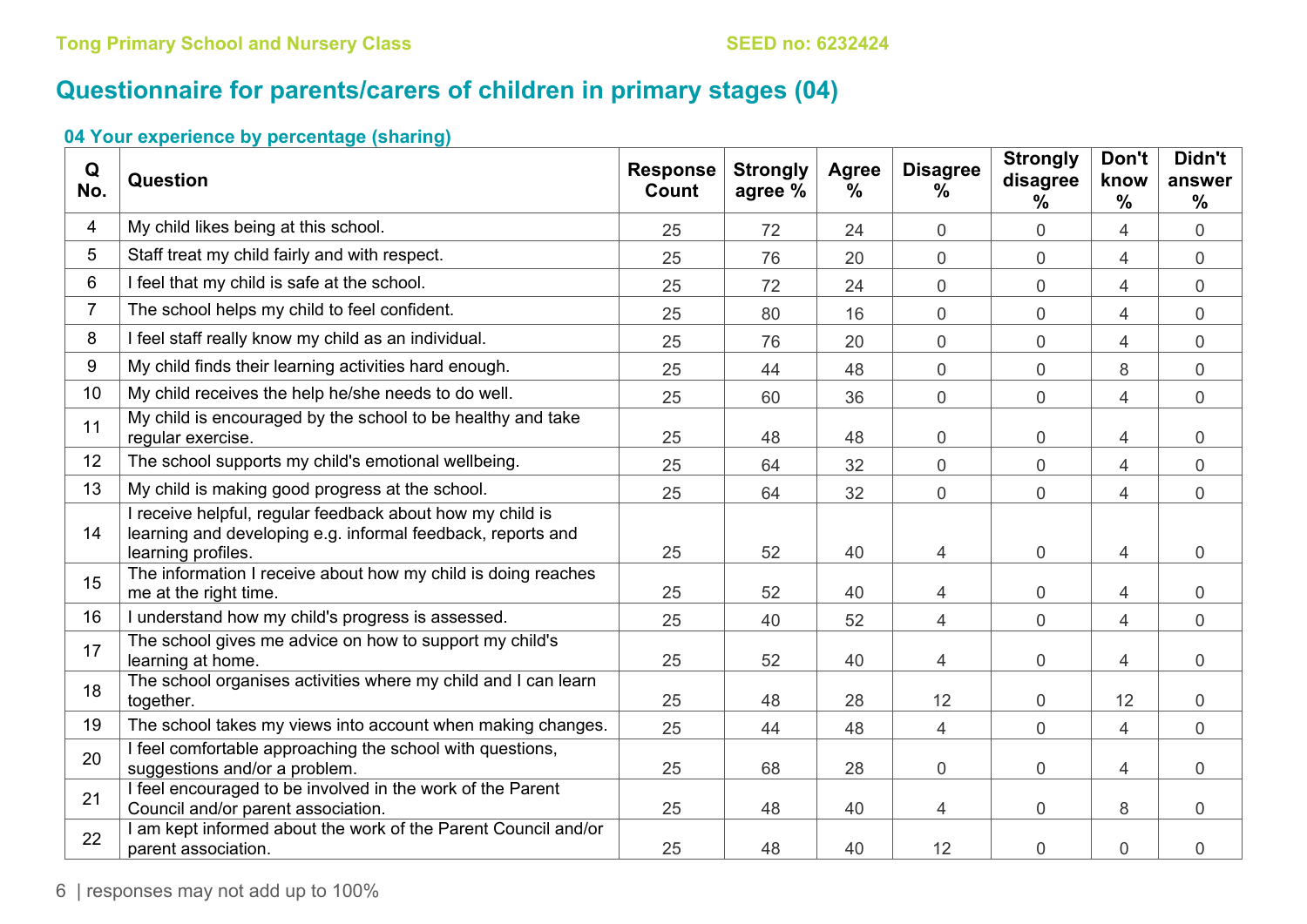## **Tong Primary School and Nursery Class SEED no: 6232424 SEED no: 6232424**

| Q<br>No. | Question (cont.)                                             | Response  <br>Count | <b>Strongly</b><br>agree % | Agree<br>$\%$ | <b>Disagree</b><br>$\frac{9}{6}$ | <b>Strongly</b><br>disagree<br>% | Don't<br>know<br>% | Didn't<br>answer<br>% |
|----------|--------------------------------------------------------------|---------------------|----------------------------|---------------|----------------------------------|----------------------------------|--------------------|-----------------------|
| 23       | I am satisfied with the quality of teaching in the school.   | 25                  | 72                         | 24            |                                  |                                  | 4                  |                       |
| 24       | The school is well led and managed.                          | 25                  | 64                         | 32            |                                  |                                  |                    |                       |
| 25       | The school encourages children to treat others with respect. | 25                  | 80                         | 16            |                                  |                                  |                    |                       |
| 26       | I would recommend the school to other parents.               | 25                  | 76                         | 20            |                                  |                                  |                    |                       |
| 27       | Overall, I am satisfied with the school.                     | 25                  | 68                         | 28            |                                  |                                  |                    |                       |